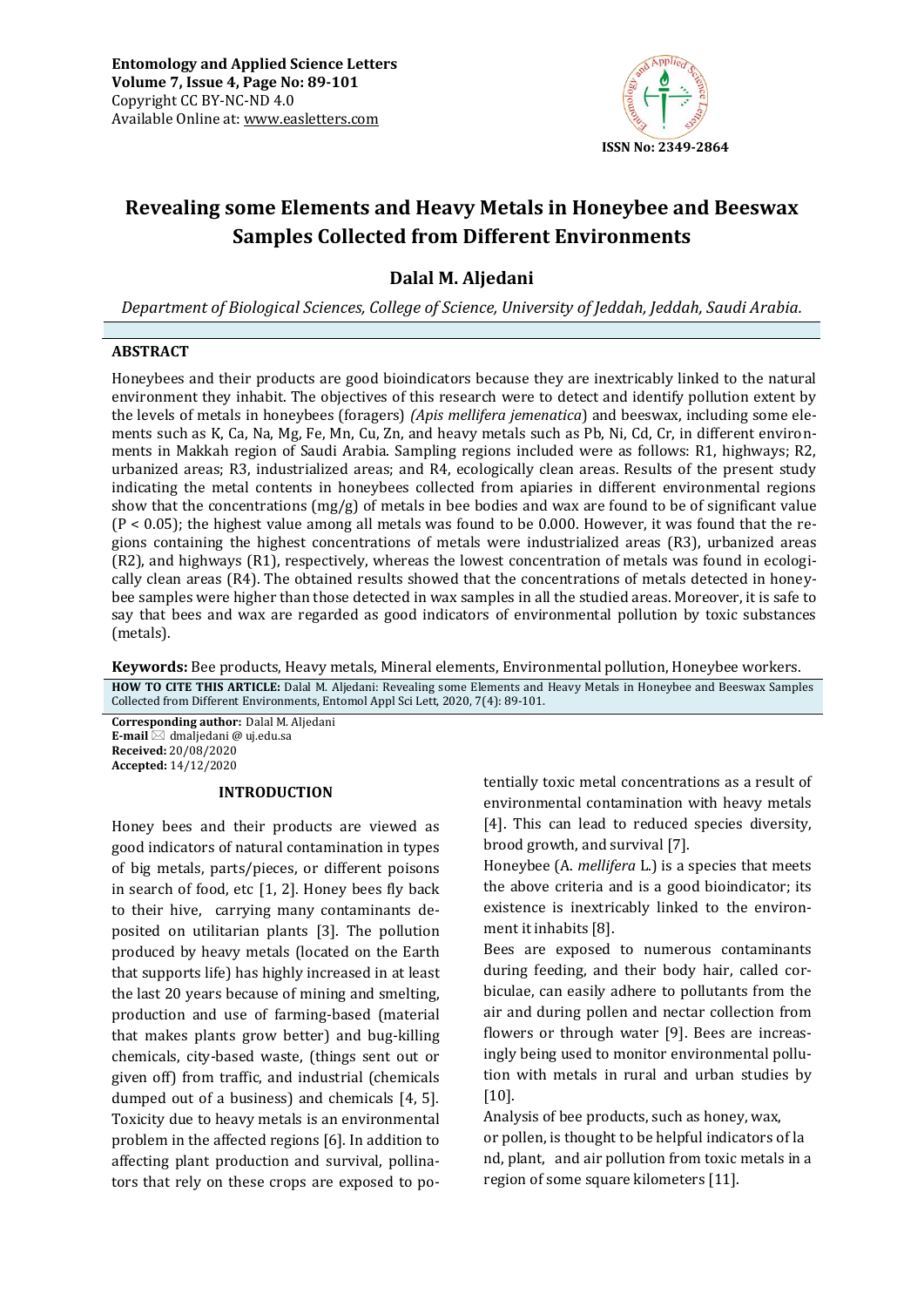Previous studies have shown that honey, propols, and wax contain various toxicants in colonies aro und the world, such as some heavy metals [12]. This is because heavy metals existing in the atmosphere can be deposited and carried back to the hive in the hairy bodies of bees; they can also be taken together with the nectar in flora or honeydew [13]. Heavy metal pollution has spread broadly over the globe, perturbing the environment and posing serious health hazards to humans. Generally, the root causes of this problem are the rapid pace of urbanization, land-use changes, and industrialization, especially in developing countries with an extremely dense population [14]. In a recent study [15], the levels of heavy metal pollution were detected in samples collected from different regions in Saudi Arabia using foraging bees of A. *mellifera jemenatica* and honey samples. The result shows that the levels of heavy metal residues were extremely low and were within the permissible limits. This also denotes that the areas are not polluted by these chemicals. Although trace elements are very important for life, they have potentially harmful effects [16]. Some metals (Fe, Zn, Cu, and Mn) play important roles in biological systems and are therefore referred to as essential elements, whereas others are non-essential elements (Pb, Cd). The non-essential elements can be toxic even in trace amounts [16]. Some elements, such as chromium (Cr) and nickel (Ni), are widely dispersed in the environment because they are released from natural sources and anthropogenic activities and are derived from extensive use in different and specific industries [17]. Lead (Pb) and cadmium (Cd) are deemed to be the main toxic heavy metals, so they are researched most often. Pb occurs in the air, is primarily based on vehicle traffic, and is transferred to crops [4]. Cd, on the other hand, comes from the metal industry and incinerators and is transferred to the soil and then to crops [9, 18].

Foraer honeybee employees were used in researc h because bees (foragers and recipients) are activ ely engaged in the processing of nectar to honey i n their digestive tract and can absorb heavy meta ls from the nectar [19].

 Investigating the probability that honeybees will be able to feed on metal-contaminated resources enables to determine the amount of risk to the honeybee population posed by a metal [7]. Foragers are not allowed to discriminate between uncontaminated nectar or pollen and those contaminated with low cadmium, copper, or lead levels. They may even prefer uncontaminated resources to resources that are mildly contaminated with Pb. This could have significant negative repercussions on the health and survival of the colony [7]. This may be especially true because the metals accumulate within the nest over time, leading to toxic effects on the larvae and eventually adult bees, according to one study [7]. The commonness of metal contamination even at considerable distances from industrial centers and intensively used economic areas has become an area of interest for many researchers. This has led the authors of this research to aim to detect and identify the pollution level of metals in honeybee bodies (A. *mellifera jemenatica*) and wax in four different environmental sampling areas in the Makkah region.

### **MATERIALS AND METHODS**

The following study was conducted to detect and identify the metals according to their different areas of the Makkah region, Saudi Arabia. A selected sampling of honeybee's foragers (A. *mellifera jemenatica*) (Hymenoptera: Apidae) and beeswax were collected from apiaries located in different environmental areas.

#### **Sampling Area**

The Western region (Makkah region) is one of the most famous areas in beekeeping in the Kingdom of Saudi Arabia. Characterized by geographical and climatic diversity. The sampling regions were divided into four areas: R1- highways (the international coastal highway linking Jeddah and Jazan), R2- urbanized (highly populated area, (Jeddah city)), R3-industrialized area (Jeddah Steel Factory)) and R4- ecologically clean area (the apiary of the research station of Hada Al-Sham, Faculty of Meteorology, Environment and Agriculture of the Dry Zones, King Abdulaziz University) (Figure.1).

## **Honeybee Samples Collection and Preparation**

Honeybee foragers (A. *mellifera jemenatica*) were collected from each sampling area: The bees (at least 100 individuals) were collected from the entrance of the hive and taking into account the fulfill methodological requirements relating to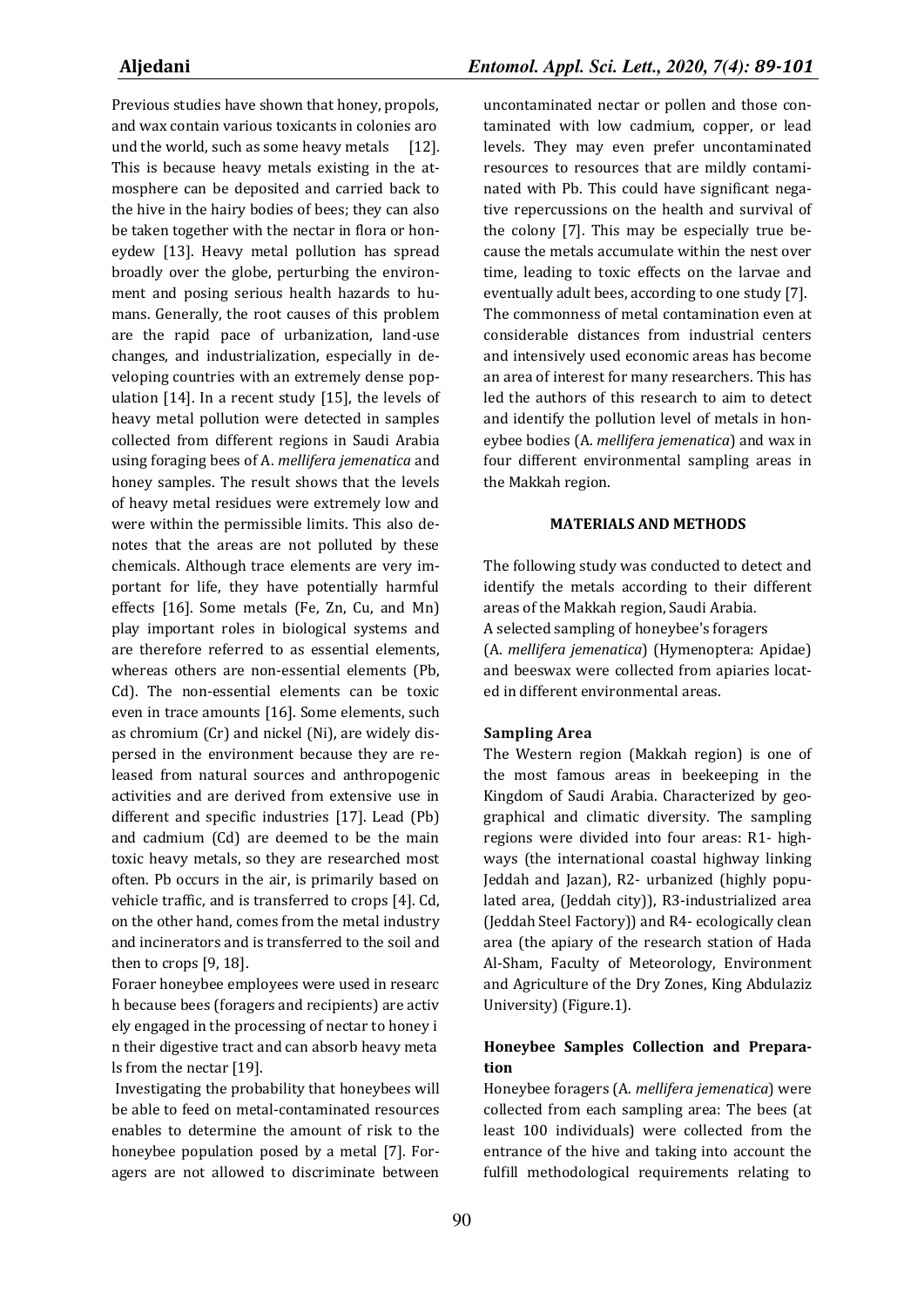the conditions for randomization and variability when collecting samples. Bees carefully brushed directly into disposable polyethylene bags. After collection, all samples were frozen at −10 °C in the laboratory freezer. Before analysis, bee bodies were dried in an oven to constant weight at 105 °C and every sample ground in the hand laboratory grinder separately [4].



**Figure 1.** Satellite View Showing the Location of Sampling Sites; R1, R2, R3, and R4 (Google Earth Gold Pro).

#### **Wax Sample Collection and Preparation**

Bee's wax was collected from the same hives from which the honeybee's samples were collected in every area, about 5 (gm) were used three repetitions from the samples that were used in this study and were stored at room temperature in tightly closed glass jars [4].

### **Determination of Metals**

The contents of 12 metals including mineral elements: Potassium (K), Calcium (Ca), Sodium (Na), Magnesium (Mg), Iron (Fe), Manganese (Mn), Copper (Cu), Zinc (Zn), as well as other toxic metals such as Lead (Pb), Nickel (Ni), Cadmium (Cd), Chromium (Cr) in all tested samples were determined using methods of [20].

To analyze some elements, Bee, and wax, samples were prepared. Five gm of bee and wax was burned until turned into ashes and the rest was calcined 13 h. in a furnace at 450°C. Residual ash was dissolved in 10 ml 0.5M HNO<sub>3</sub> and filtered through quantitative filter paper, and according to the [20]. During the analysis of all samples to create calibration standards, the basic standards of concentration 1000 ppm, Merck were used. All the analyses were made in three independent replications for each sample. The method was validated using certified reference material (NIST –1515). The results were expressed as milligram per gram (mg/g) for bees and wax.

#### **Statistical Analysis**

Statistical analysis for obtained results was carried out with the aid of the (SPSS) [21] computer software program for detection and identification of some metals (mean  $\pm$  SD) in bee and wax according to their origin from different environments of the region. All data were analyzed using analysis of variance one-way and two-way ANOVA significant differences among the means ( $P < 0.05$ ).

#### **RESULTS**

The results of the current study showed the importance of the selection of the apiary site and the impact on honeybees and the extent of contamination of its products with different metals. Four different environmental regions were identified in the Makkah of Saudi Arabia, which are (R1- highways, R2- urbanized, R3-industrialized, and R4- ecologically clean). That the samples conducted to detect were collected from foragers honeybee workers (*A. mellifera jemenatica*) (Hymenoptera: Apidae) and the bee products (wax) samples. To detect pollution by some metals; (Potassium (K), Calcium (Ca), Sodium (Na), Magnesium (Mg), Iron (Fe), Manganese (Mn), Copper (Cu), Zinc (Zn), Lead (Pb), Nickel (Ni), Cadmium (Cd), Chromium (Cr)). The current results indicate:

# **Determination and Detection of some Metals in Honeybee Samples from Different Environmental Regions:**

The results of the present study showing in the honeybee of various environmentally diverse regions it was found that in the region highways (R1) were the highest concentrations of following metals ((Ca), (Na), (K), (Mg), (Fe), (Zn), (Cu), (Mn) and (Cr)), respectively, they include most minerals, where the concentration of metals amounted to (45.464, 37.106, 36.846, 22.582, 10.028, 3.975, 3.225, 1.668, and 1.003) (mg/g), respectively. While the lowest concentrations were in the following metals (Cd), (Ni), and (Pb), respectively, where the concentration of metals amounted to (0.075, 0.265, and 0.236) (mg/g), respectively. On the other hand, in the region urbanized (R2) were the highest concentrations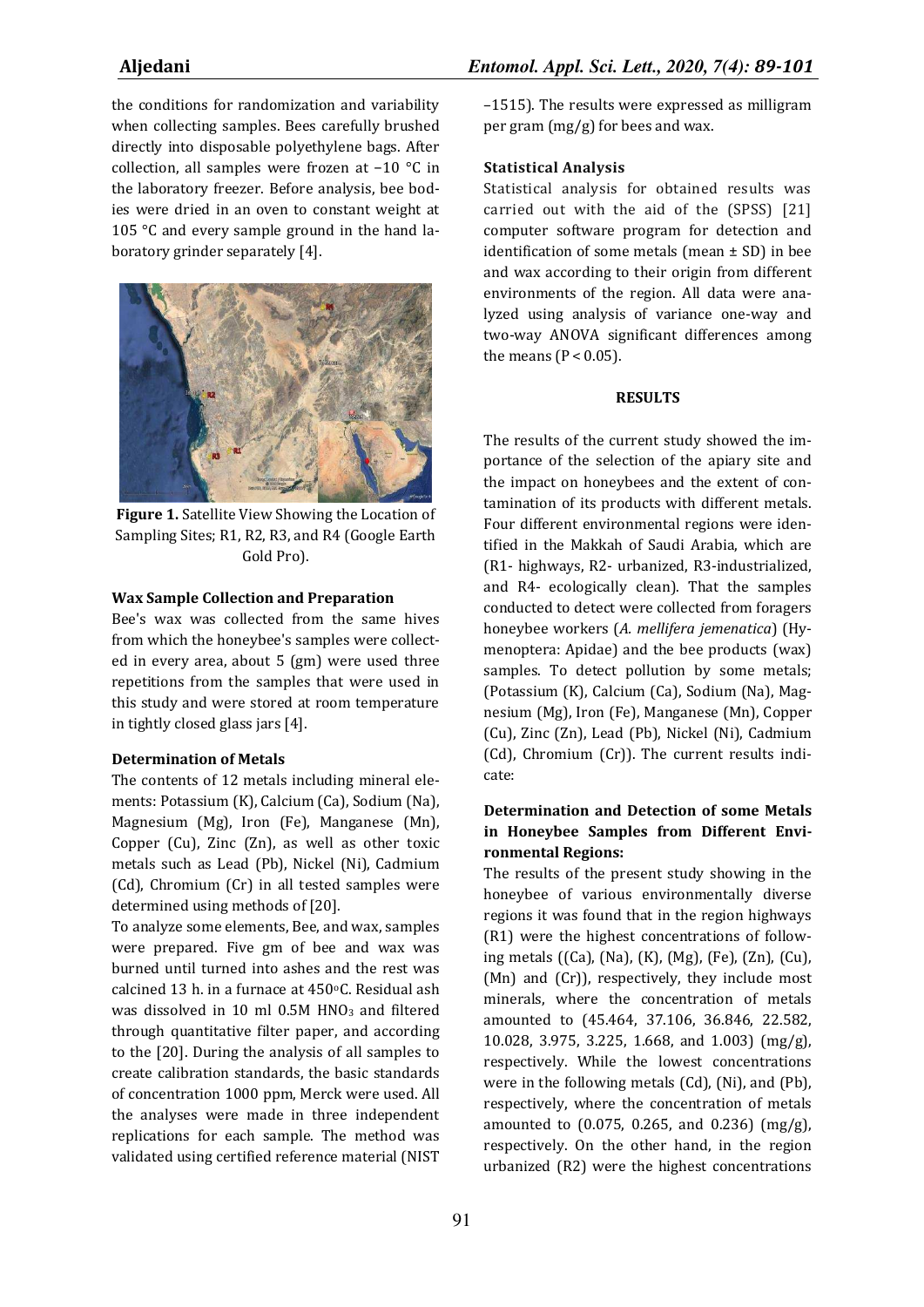of the following metals  $((Ca),(Na),(K),(Mg),(Fe),(Zn),(Cr),(Mn),(Cu)$  and (Ni)) respectively, they include most minerals, where the concentration of metals amounted to (63.604, 61.730, 45.079, 31.115, 27.277, 10.602, 8.266, 3.782, 3.559 and 2.617)(mg/g), respectively. While the lowest concentrations were in the following metals (Pb) and (Cd), respectively, where the concentration of metals amounted to  $(0.307$  and  $0.079)$  (mg/g), respectively. In contrast, it was found in the region industrialized (R3) were the highest concentrations of following metals  $((Ca),(Na),(K),(Mg),(Fe),(Zn),(Mn),(Cu)$  and  $(Cr))$ respectively, they include most minerals, where the concentration of metals amounted to (69.005,

55.722, 51.825, 32.179, 27.857, 7.052, 5.036,

**Aljedani** *Entomol. Appl. Sci. Lett., 2020, 7(4): 89-101*

3.885, 1.190) (mg/g), respectively. While lowest concentrations were in the following metals (Pb), (Cd), and (Ni), respectively, where the concentration of metals amounted to (0.562, 0.079, and  $(0.290)$  (mg/g), respectively. And finally, it was found in the region ecologically clean (R4) were the highest concentrations of following metals  $((K),(Mg),(Ca),(Na),(Fe),(Zn)$  and  $(Mn))$  respectively, they include most minerals, where the concentration of metals amounted to (65.254, 10.050, 8.850, 7.882, 4.386, 1.122 and 1.059)(mg/g) respectively. While lowest concentrations were in metal (Cu) where the concentration of metal amounted to (0.211) (mg/g). While the following minerals were (Ni) (Cd), (Cr), (Pb), and (Cu) completely free of any metal contamination (0.000) (mg/g) the Figure (2).



**Figure 2.** The Concentration of Metals (mg/g) in Honeybee Was Collected from Different Environmental Regions.

# **Determination and Detection of some Metals in Wax Samples from Different Environmental Regions:**

As shown from the results in Figure 3. obtained from the analysis are found metals concentrations in wax from the various environmentally diverse regions it was found that in the region highways (R1) were the highest concentrations of the following metals ((Ca), (Zn), (Na), (Mg),  $(Fe)$ ,  $(K)$ ,  $(Cr)$  and  $(Cu)$ ) respectively, they include most metals, where the concentration of metals amounted to (19.699,19.699,10.500,6.802,5.972,3.924,1.768

and 1.034) (mg/g), respectively, while the lowest concentrations were in following metals ((Ni), (Mn), (Pb) and (Cd)), respectively, where the concentration of metals amounted to (0.474,0.365,0.114 and 0.059) (mg/g) respectively. Further analysis showed that in the region urbanized (R2) were the highest concentrations in wax samples of following metals ((Ca), (Na),  $(Mg)$ ,  $(Fe)$ ,  $(K)$ ,  $(Cr)$ ,  $(Zn)$ , and  $(Cu)$ ) respectively, they include most minerals, where the concentration of metals amounted to (28.041, 25.012, 10.480,9.698,5.959,2.016,1.542 and 1.139) (mg/g) respectively. While the lowest concentra-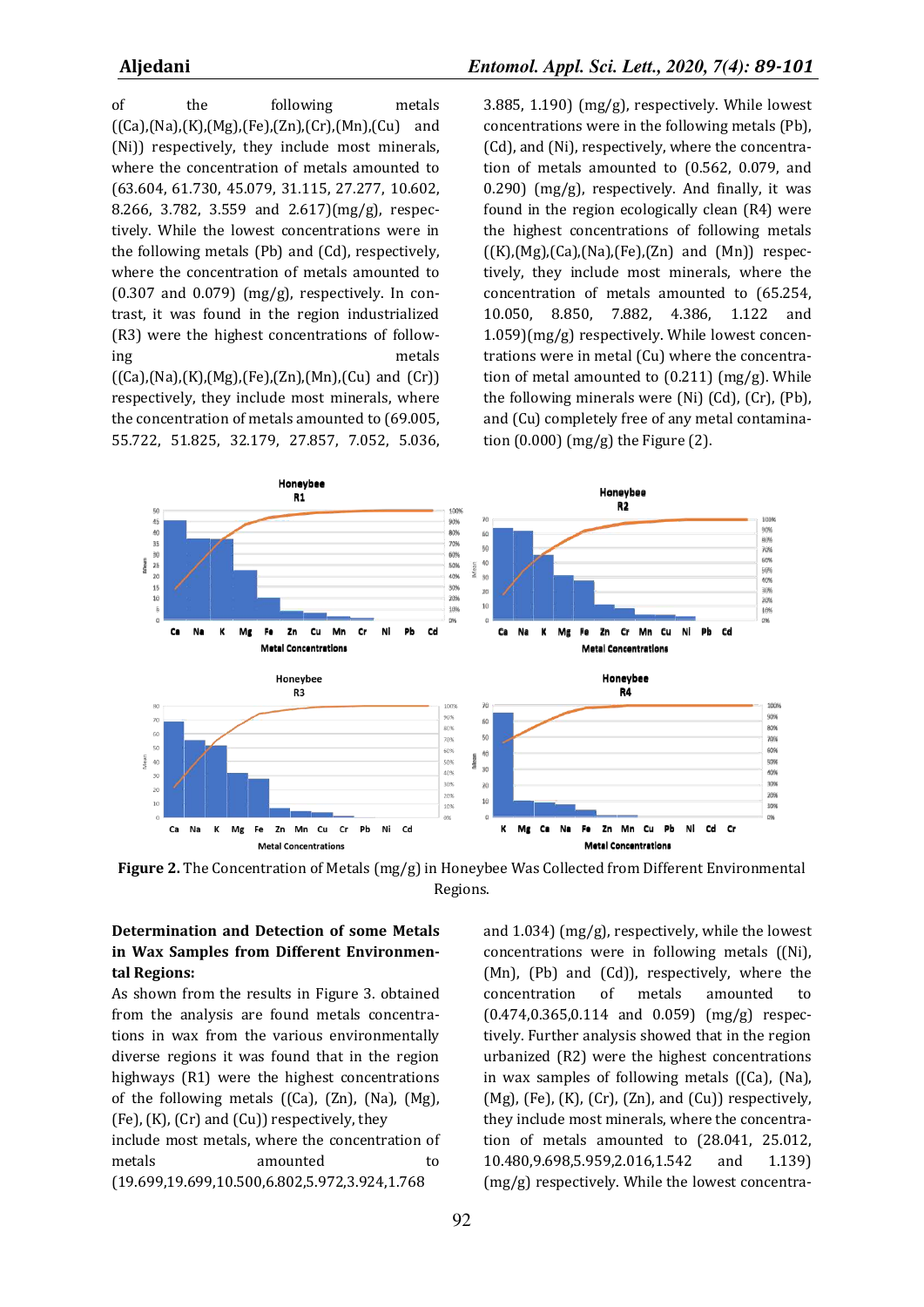tions were in the following metals ((Ni), (Mn), (Pb), and (Cd), respectively, where the concentration of metals amounted to (0.598, 0.501, 0.137, and 0.060) ( $mg/g$ ) respectively. The results, as shown in Figure 3, indicate that the region industrialized (R3) were the highest concentrations of following metals ((Ca), (Na), (Mg), (K), (Fe), (Zn), (Cr), (Cu) and (Mn)), respectively, they include most minerals, where the concentration of metals amounted to (64.961,52.439,34.369,27.024,18.516,6.272,2.30 7,1.913,1.311) (mg/g) respectively. While lowest concentrations were in the following metals ((Ni), (Pb) and (Cd)) respectively, where the concentration of metals amounted to (0.678,0.215 and 0.075) (mg/g) respectively. From the data in Figure 3, it is apparent they were highest concentrations in the region ecologically clean (R4) of following metals;  $((K), (Mg), (Na), (Fe)$  and  $(Ca))$ respectively, amounted at (84.679, 19.443,13.010,11.195 and 9.504) (mg/g) respectively. While lowest concentrations were in metal; ((Zn) (Mn), (Cu) and (Cr)) where the concentration of metal amounted to (0.776,0.414,0.095 and 0.003) (mg/g), whereas the following metals were (Ni) (Cd) and (Pb) completely free of any metal contamination (0.000) (mg/g), the Figure (3).



**Figure 3.** The Concentration of Metals (mg/g) in Wax was Collected from Different Environmental Regions

# **Trace of Metals in Honeybee Body and Wax Samples:**

Interestingly, this study found that there is a comparison between different regions in terms of their containing concentrations (mg/g) of the metals, region Industrialized (R3), Urbanized (R2), and Highways (R1) respectively have high concentrations, while the lowest concentration was Ecologically clean (R4), Figure (4). A comparison between the bee and wax results reveals, comparing the two results, concentrations of metals detected in honeybees are higher than wax in all regions studied, Figure (5).



**Figure 4.** A Comparison between Different Regions in terms of Containing Concentrations (mg/g) of the metals.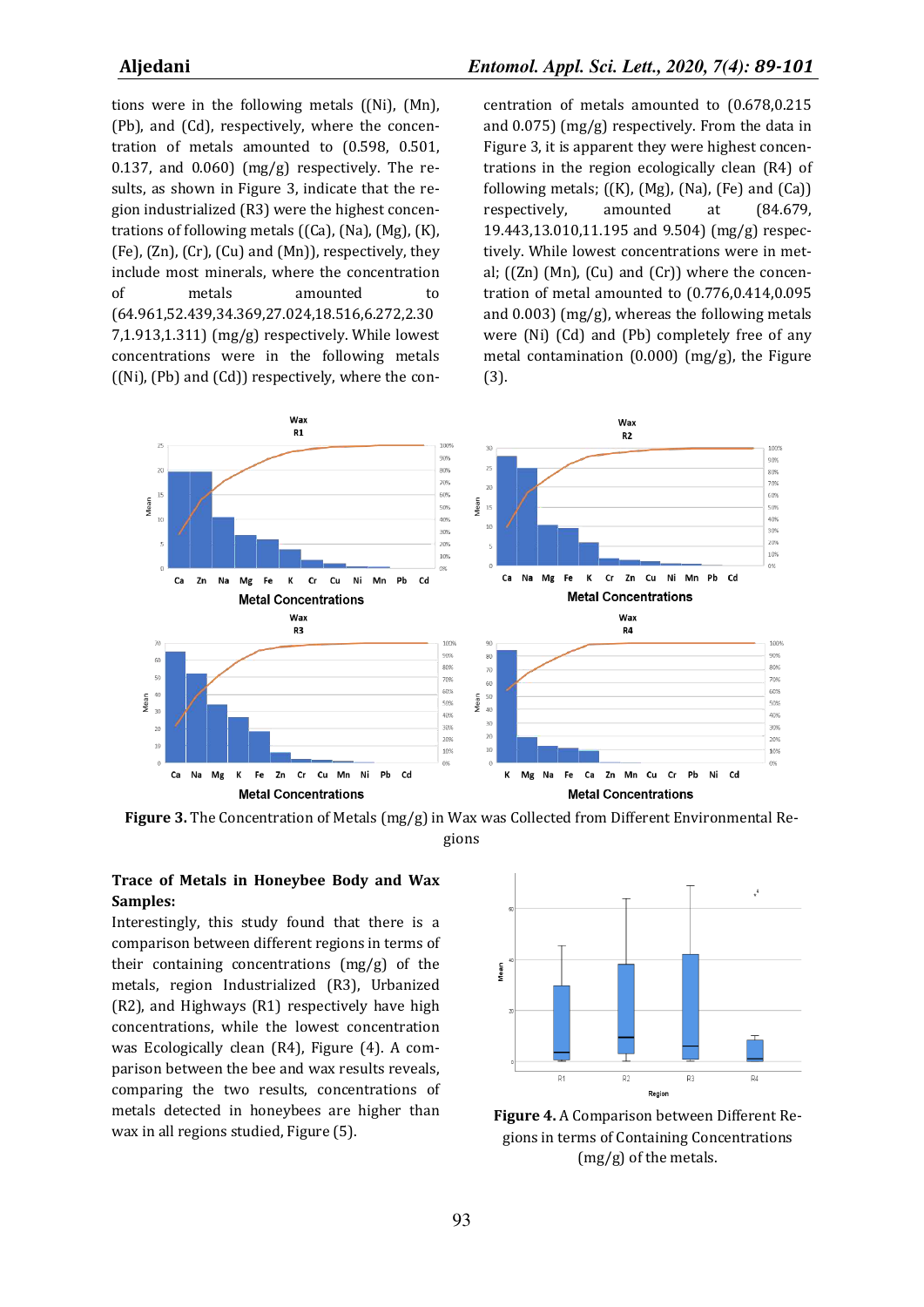

# **Figure 5.** The contamination of bee and wax by metals according to their origin from different regions.

This study did detect evidence for finding some of the metals (mg/g) in bee bodies and wax samples, from statistical tests we showed that revealed levels of concentration of metals in bee bodies were highest than wax samples compared to tested metals. Furthermore, the results of this study show a sensitivity difference between bees and wax in different regions. Firstly, in the region (R1): there is no sensitivity difference between bee and wax for Cd, Cr, and Ni but in other metals, there were sensitivity differences. Secondly, in the region (R2): it can be noted there is a sensitivity difference between bee and wax for all study parameters except Ni there is no significant difference between bee and wax. Besides, in the region (R3): It can be noted there is no significant difference between bee and wax for Cd and Na, but there is a significant difference for other parameters. Finally, in the region (R4): It can be noted there is a significant difference between bee and wax for all study parameters, Table 1 and 2.

**Table 1:** The Detection and Identification of some Metals (mean  $\pm$  SD) in Bee and Wax according to their Origin from Different Environments of the Region(R1-R2).

| Region          | <b>Metals</b>           | <b>Independent T-test</b> |        |           |          |
|-----------------|-------------------------|---------------------------|--------|-----------|----------|
|                 |                         | <b>Samples</b>            | Mean   | <b>SD</b> | P-Value  |
| $\overline{R1}$ | $\overline{\mathbf{K}}$ | Bee                       | 36.846 | 2.234     | $0.000*$ |
|                 |                         | Wax                       | 3.924  | 0.085     |          |
|                 | Ca                      | Bee                       | 45.464 | 8.694     |          |
|                 |                         | Wax                       | 19.699 | 2.037     | $0.030*$ |
|                 | Na                      | Bee                       | 37.106 | 3.387     | $0.005*$ |
|                 |                         | Wax                       | 10.500 | 0.414     |          |
|                 | Mg                      | Bee                       | 22.582 | 1.476     | $0.003*$ |
|                 |                         | Wax                       | 6.802  | 0.102     |          |
|                 | Fe                      | Bee                       | 10.028 | 1.228     | $0.015*$ |
|                 |                         | Wax                       | 5.972  | 1.224     |          |
|                 | Mn                      | Bee                       | 1.668  | 0.062     | $0.000*$ |
|                 |                         | Wax                       | 0.365  | 0.043     |          |
|                 | Cu                      | Bee                       | 3.225  | 0.189     | $0.000*$ |
|                 |                         | Wax                       | 1.034  | 0.068     |          |
|                 | Zn                      | Bee                       | 3.975  | 0.129     | $0.003*$ |
|                 |                         | Wax                       | 1.283  | 0.381     |          |
|                 | Pb                      | Bee                       | 0.236  | 0.046     | $0.023*$ |
|                 |                         | Wax                       | 0.114  | 0.037     |          |
|                 | Ni                      | Bee                       | 0.265  | 0.018     | 0.214    |
|                 |                         | Wax                       | 0.474  | 0.202     |          |
|                 | Cd                      | Bee                       | 0.075  | 0.007     | 0.059    |
|                 |                         | Wax                       | 0.059  | 0.001     |          |
|                 | cr                      | Bee                       | 1.003  | 0.018     | 0.190    |
|                 |                         | Wax                       | 1.768  | 0.679     |          |
| $\overline{R2}$ | $\bf K$                 | Bee                       | 45.079 | 0.536     | $0.000*$ |
|                 |                         | Wax                       | 5.959  | 0.096     |          |
|                 | Ca                      | Bee                       | 63.904 | 0.716     | $0.000*$ |
|                 |                         | Wax                       | 28.041 | 0.729     |          |
|                 | Na                      | Bee                       | 61.730 | 1.247     | $0.000*$ |
|                 |                         | Wax                       | 25.012 | 0.903     |          |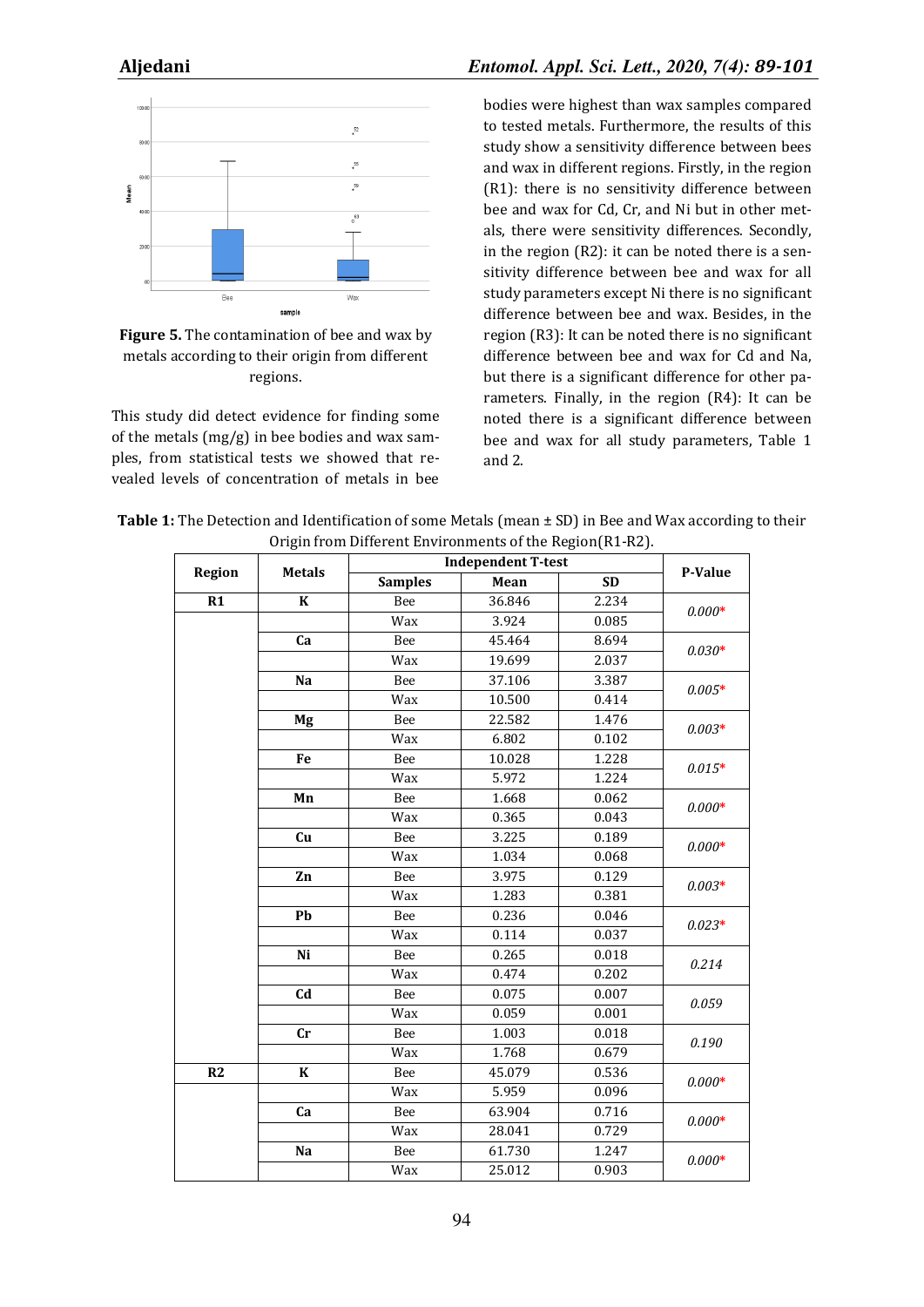|  | Mg                     | Bee | 31.115 | 0.236 | $0.000*$ |
|--|------------------------|-----|--------|-------|----------|
|  |                        | Wax | 10.480 | 0.336 |          |
|  | Fe                     | Bee | 27.277 | 0.670 | $0.000*$ |
|  |                        | Wax | 9.698  | 0.633 |          |
|  | Mn                     | Bee | 3.782  | 0.236 | $0.000*$ |
|  |                        | Wax | 0.501  | 0.051 |          |
|  | Cu                     | Bee | 3.559  | 0.084 | $0.000*$ |
|  |                        | Wax | 1.139  | 0.035 |          |
|  | Zn                     | Bee | 10.602 | 2.476 | $0.024*$ |
|  |                        | Wax | 1.542  | 0.012 |          |
|  | Pb                     | Bee | 0.307  | 0.015 | $0.000*$ |
|  |                        | Wax | 0.137  | 0.004 |          |
|  | Ni                     | Bee | 2.617  | 2.007 | 0.223    |
|  |                        | Wax | 0.598  | 0.011 |          |
|  | C <sub>d</sub>         | Bee | 0.079  | 0.006 | $0.026*$ |
|  |                        | Wax | 0.060  | 0.001 |          |
|  | $\mathbf{C}\mathbf{r}$ | Bee | 8.266  | 0.405 | $0.000*$ |
|  |                        | Wax | 2.016  | 0.312 |          |

(R1- highways, R2- urbanized, R3-industrialized and R4- ecologically clean)

SD = Std. Deviation \* indicate P<0.05, Significant.

**Table 2:** The Detection and Identification of some Metals (mean ± SD) in Bee and Wax according to their Origin from Different Environments of the Region(R3-R4).

| <b>Region</b> | <b>Metals</b>  | <b>Independent T-test</b> |        |           |          |
|---------------|----------------|---------------------------|--------|-----------|----------|
|               |                | <b>Samples</b>            | Mean   | <b>SD</b> | P-Value  |
| R3            | $\bf K$        | Bee                       | 51.825 | 1.022     | $0.000*$ |
|               |                | Wax                       | 27.024 | 0.185     |          |
|               | Ca             | Bee                       | 69.005 | 0.423     | $0.000*$ |
|               |                | Wax                       | 64.961 | 0.339     |          |
|               | Na             | Bee                       | 55.722 | 1.225     |          |
|               |                | Wax                       | 52.439 | 1.817     | 0.060    |
|               | Mg             | Bee                       | 32.179 | 1.073     |          |
|               |                | Wax                       | 34.369 | 0.449     | $0.031*$ |
|               | Fe             | Bee                       | 27.857 | 2.460     | $0.017*$ |
|               |                | Wax                       | 18.516 | 0.620     |          |
|               | Mn             | Bee                       | 5.036  | 0.076     | $0.000*$ |
|               |                | Wax                       | 1.311  | 0.030     |          |
|               | Cu             | Bee                       | 3.885  | 0.183     | $0.002*$ |
|               |                | Wax                       | 1.913  | 0.036     |          |
|               | Zn             | Bee                       | 7.052  | 0.081     | $0.009*$ |
|               |                | Wax                       | 6.272  | 0.276     |          |
|               | Pb             | Bee                       | 0.562  | 0.019     | $0.000*$ |
|               |                | Wax                       | 0.215  | 0.035     |          |
|               | Ni             | Bee                       | 0.290  | 0.006     | $0.002*$ |
|               |                | Wax                       | 0.678  | 0.032     |          |
|               | C <sub>d</sub> | Bee                       | 0.081  | 0.005     | 0.149    |
|               |                | Wax                       | 0.075  | 0.003     |          |
|               | cr             | Bee                       | 1.190  | 0.031     | $0.000*$ |
|               |                | Wax                       | 2.307  | 0.132     |          |
| R4            | $\bf K$        | Bee                       | 65.254 | 0.456     | $0.000*$ |
|               |                | Wax                       | 84.679 | 0.167     |          |
|               | Ca             | Bee                       | 8.850  | 0.135     | $0.002*$ |
|               |                | Wax                       | 9.504  | 0.096     |          |
|               | Na             | Bee                       | 7.882  | 0.055     | $0.000*$ |
|               |                | Wax                       | 13.010 | 0.119     |          |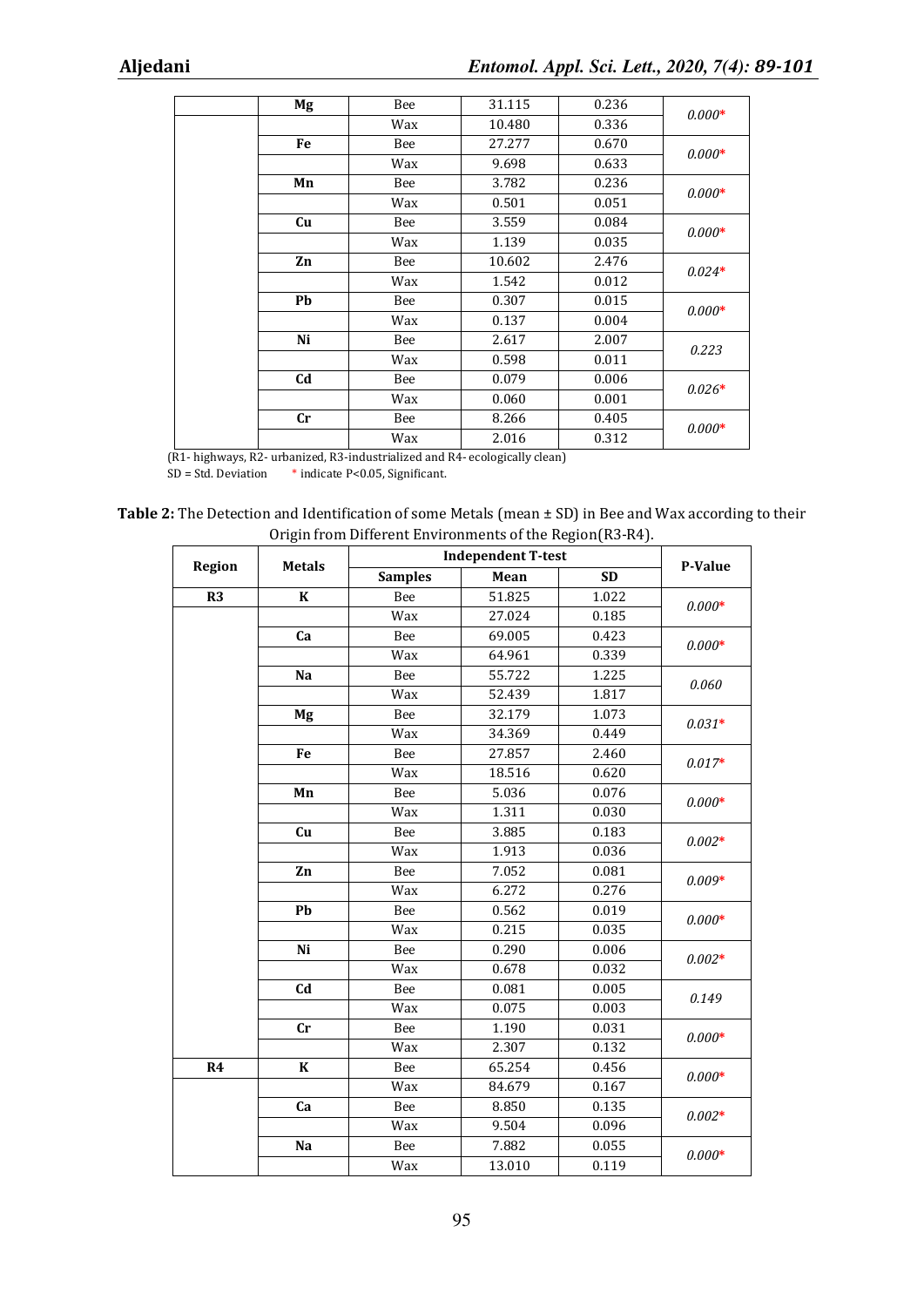|  | Mg                     | Bee | 10.050           | 0.082            | $0.000*$ |
|--|------------------------|-----|------------------|------------------|----------|
|  |                        | Wax | 19.443           | 0.121            |          |
|  | Fe                     | Bee | 4.386            | 0.022            | $0.000*$ |
|  |                        | Wax | 11.195           | 0.061            |          |
|  | Mn                     | Bee | 1.059            | 0.004            | $0.000*$ |
|  |                        | Wax | 0.414            | 0.005            |          |
|  | Cu                     | Bee | 0.211            | 0.003            | $0.000*$ |
|  |                        | Wax | 0.095            | 0.003            |          |
|  | Zn                     | Bee | 1.122            | 0.005            | $0.000*$ |
|  |                        | Wax | 0.776            | 0.008            |          |
|  | Pb                     | Bee | $\boldsymbol{0}$ | $\boldsymbol{0}$ |          |
|  |                        | Wax | $\boldsymbol{0}$ | $\boldsymbol{0}$ | -        |
|  | Ni                     | Bee | $\mathbf{0}$     | $\boldsymbol{0}$ |          |
|  |                        | Wax | $\mathbf{0}$     | $\boldsymbol{0}$ |          |
|  | C <sub>d</sub>         | Bee | $\mathbf{0}$     | $\boldsymbol{0}$ |          |
|  |                        | Wax | $\mathbf{0}$     | $\boldsymbol{0}$ |          |
|  | $\mathbf{C}\mathbf{r}$ | Bee | $\mathbf{0}$     | $\boldsymbol{0}$ |          |
|  |                        | Wax | 0.003            | $\boldsymbol{0}$ |          |

(R1- highways, R2- urbanized, R3-industrialized and R4- ecologically clean)

SD = Std. Deviation \*indicate P<0.05, Significant.

#### **DISCUSSION**

It is difficult to assess the extent of pollution caused by human exposure to hazardous toxic metals in the environment. The most direct approach to revealing the heavy metal status in the environment is the chemical analysis of the environment matrix [4]. However, indirect methods for assessing environmental cleanliness based on the use of living organisms as bioindicators for determining the quality of the environment were widely used [22]. Pollinator guides offer new ways to evaluate ecosystem health because of the relationship between species diversity and abundance changes from the log-normal standard expected from ecological principles [23]. Honeybees are considered to be the most important environmental pollution indicators [24]. The results of this study confirmed detected the varying levels of most of the tested metals in bee bodies of foragers honeybee workers (*A. mellifera jemenatica*) compared to the bee products (wax) samples, was samples inhabiting in different regions and environments in the Makkah region of Saudi Arabia. This is what they have explained [4]. That the content of macro-and micro-elements in the body of bees varied across a wide range of sand depended on several factors, including soil types and nectariferous plants, beekeeping methods, and bee workers' physiological and health status and the periods of the year [25]. About toxic metals, the beekeeping area's ecological status is crucial [25, 26].

The results of the present study confirmed that most regions containing concentrations of the metals were Industrialized (R3), while the lowest in the Ecologically clear (R4), this can be explained that by what he said by [27] contaminated heavy metal discovered in and around urbanized and industrialized areas, mining sites, and heavily-used agricultural regions, in many regions around the globe. Previous studies have shown that many heavy metals are used by crops growing in contaminated soil and demonstrate high concentrations of plant tissue relative to crops cultivated in control soils [7, 27, 28].

Furthermore, the accumulation of heavy metals such as copper, cadmium, lead, zinc, and nickel showed in their leaves and flowers [7, 28, 29]. In addition to influencing the productivity and survival of crops, pollinators that rely on these crops are exposed to possibly toxic metals. They [30] may lead to a decrease in the diversity of species, brood development, and survival of wild and managed pollinator species, as demonstrated in regions known to have high concentrations of metal contamination.

In our study, we did detect evidence for finding some of the metals (mg/g) in bee bodies and wax samples, from statistical tests we showed that revealed levels of concentration of metals in bee bodies were highest than wax samples compared to tested metals. We found a significant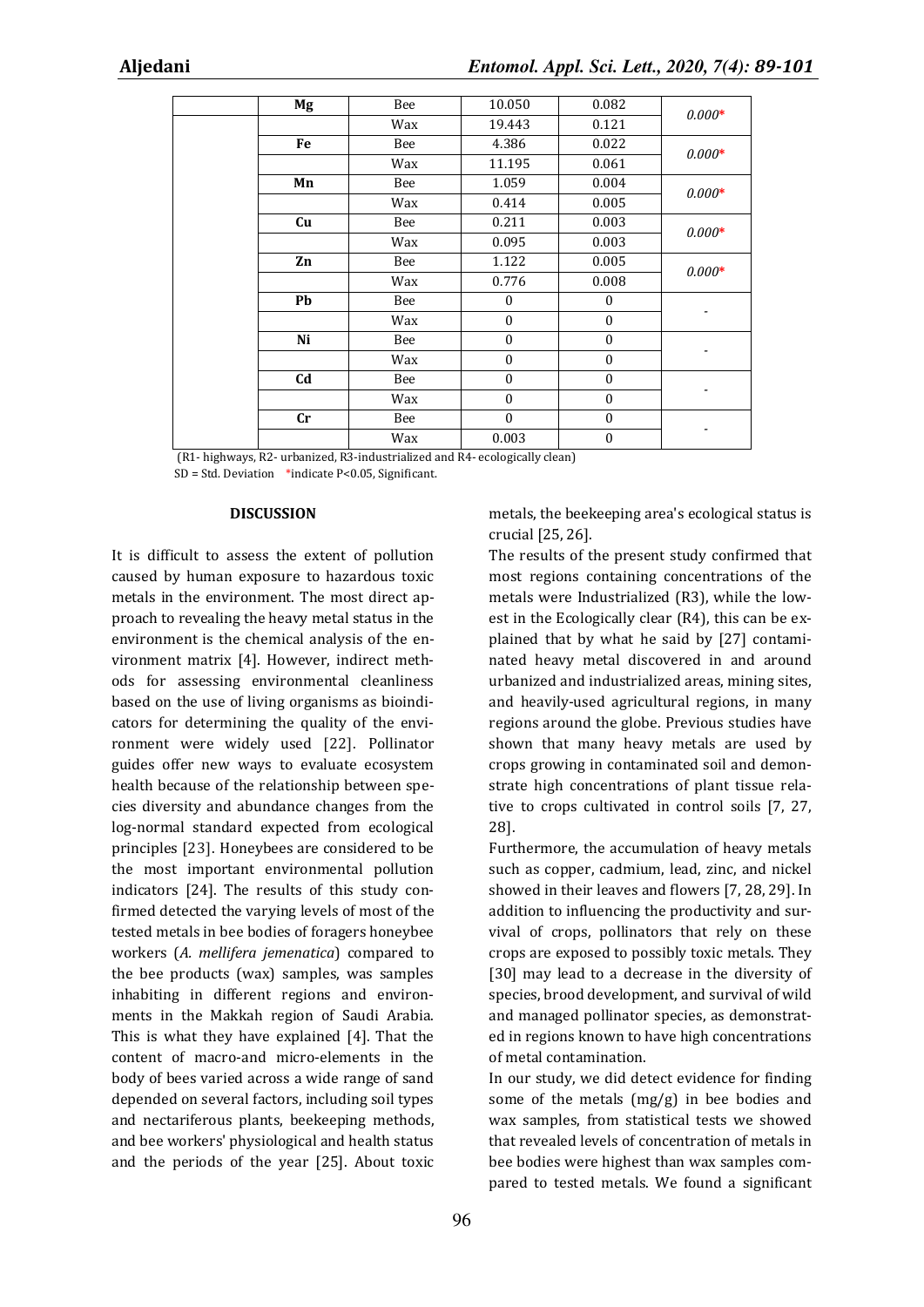value (P<0.05) at (0.000). Furthermore, [4] the bee body was found to be the most effective barrier for transferring Cd to honey, the highest sensitivity to heavy metal pollution was observed in honeydew honey compared to nectar honey (P<0.05), bees were first demonstrated to be used as biofilters for toxic metals and to prevent contamination of honey. Numerous studies use bees and wax in various countries to biomonitor heavy metals in environments. The obtained results are in agreement with other findings. The results in this study demonstrate that the highest concentration of the element Cadmium (Cd) was found in the bee and wax samples in the region of Industrialized (R3) amounted to  $(0.081$  in bee and 0.075 in wax)  $(mg/g)$ . While the ecologically clean (R4) region was completely free of any contamination, we agree with what the researcher has reached that metals and metalloids – like cadmium – that are not detected pre-ingestion at sublethal, yet toxic concentrations may be readily consumed and pose a significant threat to the health and survival of the colony [31, 32]. Furthermore, this is what he reached [33] the concentration of heavy metals in urban and agricultural woodland bee bodies located in south-western Poland was tested. Cd levels (0.6 and 0.7 mg kg−1 d.m.) and Pb levels (1.98 and 1.91 mg kg−1 d.m.) were found. [24] it was noted that the levels of Pb and Cd in the Moldavian forest area in honeybee organs, were significantly smaller than in industrial zone specimens. [34] Concentrations of Cd in Italian bee bodies were considerably greater than in the hon-ey sample. Moreover, according to [35], the concentration of Cd and Pb in bee bodies depended on the season and could lead to environmental activists, not from anthropogenic activity.

The absence of cadmium contaminated food being reject-ed by the bees is particularly interesting since[36] showed that cadmium is highly toxic to the honeybee, even at the concentrations they tested. In foragers, concentrations similar to those they used significantly increased adult mortality [36]. In previous studies, scientists have proven that the working honeybees flying, due to their active contact with the atmosphere and environment components, reflects the level of pollution area. The heavy metals present in the atmosphere can be stored on the bees' body brushes, in pollen, or can be ab-

sorbed with nectar, mildew, or water. The norms regarding the maximum permissible concentrations of heavy metals in the bees' bodies are not established. However, it is clear, that excessive levels are important reasons for regression and even the disappearance of species *A. mellifera* [24].

Honeybee Products (wax) was regarded as a potential indicator of environmental pollution as a consequence of a bio-accumulative method in the periphery of urban and industrial regions as well as in extra-urban crossroads where traces of certain mineral compounds and/or heavy metals have been discovered [37]. They also discovered small and variable levels of heavy metals in honey, attributing variability among others to variables like the floral source, season, time of year, and rainfall. For this reason, he found that as a reliable and delicate indicator, honey could not be used [38]. The honeybee itself was a better bioindicator of industrial and urban heavy metal pollution., this agrees with [39] Honey and honeybees were evaluated to identify potential thermoelectric power plant contamination in Mugla (Turkey). The analyzed honey samples did not find toxic concentrations of heavy metals, but they discovered greater concentrations of Pb and Cd in honeybees, verifying better use of honeybees as heavy metal pollution bioindicators than honey. The findings of this research indicate that in all areas studied, the levels of metals found in honeybees are greater than wax., this is consistent with [34] When statistically significant differences were observed between heavy metal levels in honeybees and, to a lesser extent, pollen, propolis and wax (but not honey) in areas around the city of Rome and levels measured in the center of the city. Other scientists, however, indicated greater levels of heavy metals in urban and industrial polluted honey than honey from unpolluted rural regions [40-42].

This finding further emphasizes the elevated level of environmental pollution with these metals at such locations and the possibility of using honeybee workers as a bioindicator for environmental pollution with heavy metals, maybe during active movement, the metals enter the bees' body through the air spray and are absorbed by both through the surface of the porous body and breathing. Our study did detect evidence for finding some of the metals (mg/g)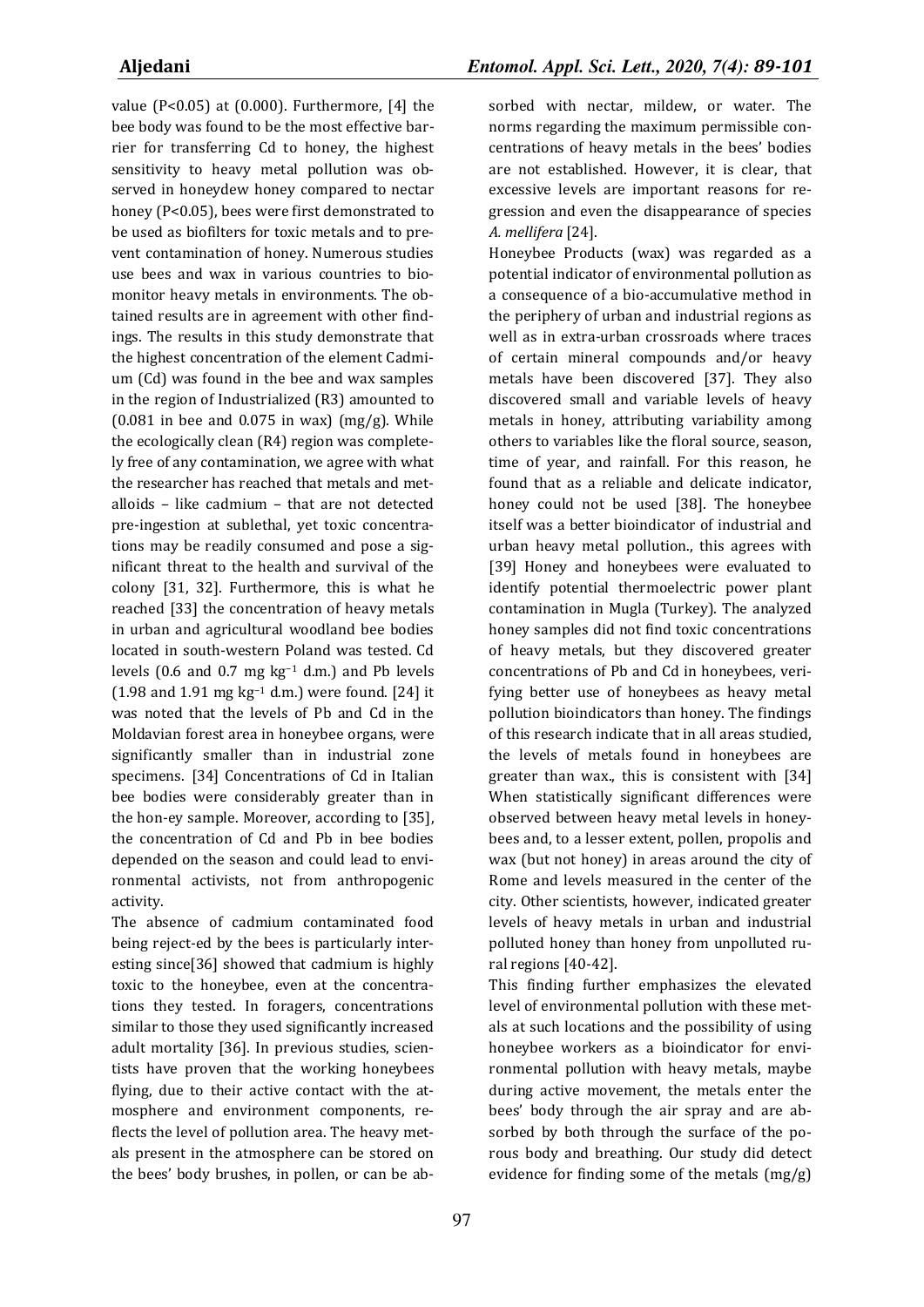in bee bodies and wax in different regions. Firstly, in the region (R1): there is no sensitivity difference between bee and wax for Cd, Cr, and Ni but otherwise metals were a sensitivity difference. Secondly, the present study indicated that in the region (R2) it can be noted that there is a sensitivity difference between bee and wax for all study parameters except Ni there is no significant difference between bee and wax. Also, in the region (R3) it can be noted that there is no significant difference between bee and wax for Cd and Na, but there is a significant difference for other parameters. Finally, in the region (R4) it can be noted that there is a significant difference between bee and wax for all study parameters.

The current research reinforces the concept that due to local environmental exposure; an elevate d concentration of heavy metals is reflected in honeybee workers. Sever-al researchers commend the option of using bees to monitor environmental purity[43,44]. A survey was conducted to determine levels of heavy metals in honeybee employees. Heavy metal concentrations ranged from 3.53- 6.26, 27.65- 30.80, 0.05- 0.19, 375.4- 446.5 and 3406.35- 5161.25 ppm respectively for Cu, Zn, Cd, Pb and Fe. Similarly,[34]. In honeybee employees, levels of Cd and Pb ranged from 2.87 to 4.23 ppm for Cd and 0.61 to 1.25 ppm for Pb. The levels published in Cu, Zn, and Cd were lower than those published in this report [44] and Pb was lowest than those reported by [34]. These differences may be attributed to the varying degrees of heavy metal contaminations at each location. Honeybees (*A. mellifera* L.) have great potential for detecting and monitoring environmental pollution, given their wide-ranging foraging behavior [8]. Honeybees collect particles deposited in the flowers and other places where bees collect resins (propolis) and water along with nectar, pollen, water, and propolis. The branched hairs on the bee's body, about pollen, gathered from the anthers, readily retain non-floral particles from atmospheric deposition. Each honeybee can thus function as a micro-sampler of the setting and a colony of honeybees as a sampler unit. About a quarter of the colony's population is a forager honeybee worker during the active foraging period of the honeybee colony [10].

Meanwhile, K has been the most efficient mineral element content environment variable than Ca, Na, Mg, Fe, Zn, and Cr. On the other hand, Mn was the least environmental variable of levels of bee and wax heavy metals. While Cr was the most efficient heavy metal content environment variable than Pb and Ni. In contrast, Cd was the least environmental variable of the bee and wax heavy metals concentrations. On the other hand, as for the comparison in terms of regions, it was found that the most regions containing concentrations of the metals were Industrialized (R3), Urbanized (R2), and Highways (R1) respectively have high concentrations, while the lowest concentration was Ecologically clean (R4). This is similar to the study results Carried out by [15] who found that the highest contamination level among the heavy metals in question was iron (Fe). In the honeybee samples, the highest Fe concentrations were in the Makkah region (8.794) Asir (6.222) Jazan (6.205), and Al-Baha (2.088). In the honey samples, the highest Fe concentrations were found in bees of Asir (1.904) Jazan (1.843) Al-Baha (1.340), and Makkah (0.907). In addition, there found that the most concentrated mineral element is potassium (K) in four agricultural areas, this is consistent with the results of the present study. This is consistent with the results of the study [4] Potassium is the most abundant component, Mg and Ca levels in bee organs were significantly lower And these components' concentrations in honey were about seven times lower. Mn, Fe, Zn, and Cu with that discovered detected in bee bodies.

The content of heavy metals in the bee's body depending on a large number of factors: the extent and the location of the apiary, type of soil and nectar plant from the area, the ecological status of the area, the methodology of increasing bee families (including food stimulation supplements), working bees age, physiological status and health of bee colonies, etc. [25]. Generalizing present research results, we can conclude that concentrations of metals in the bee's body in all research areas are far away and much lower, compared with the noxious dose for bees established by [24].

#### **CONCLUSION**

One of the more significant findings to emerge from this study is: the effectiveness and the use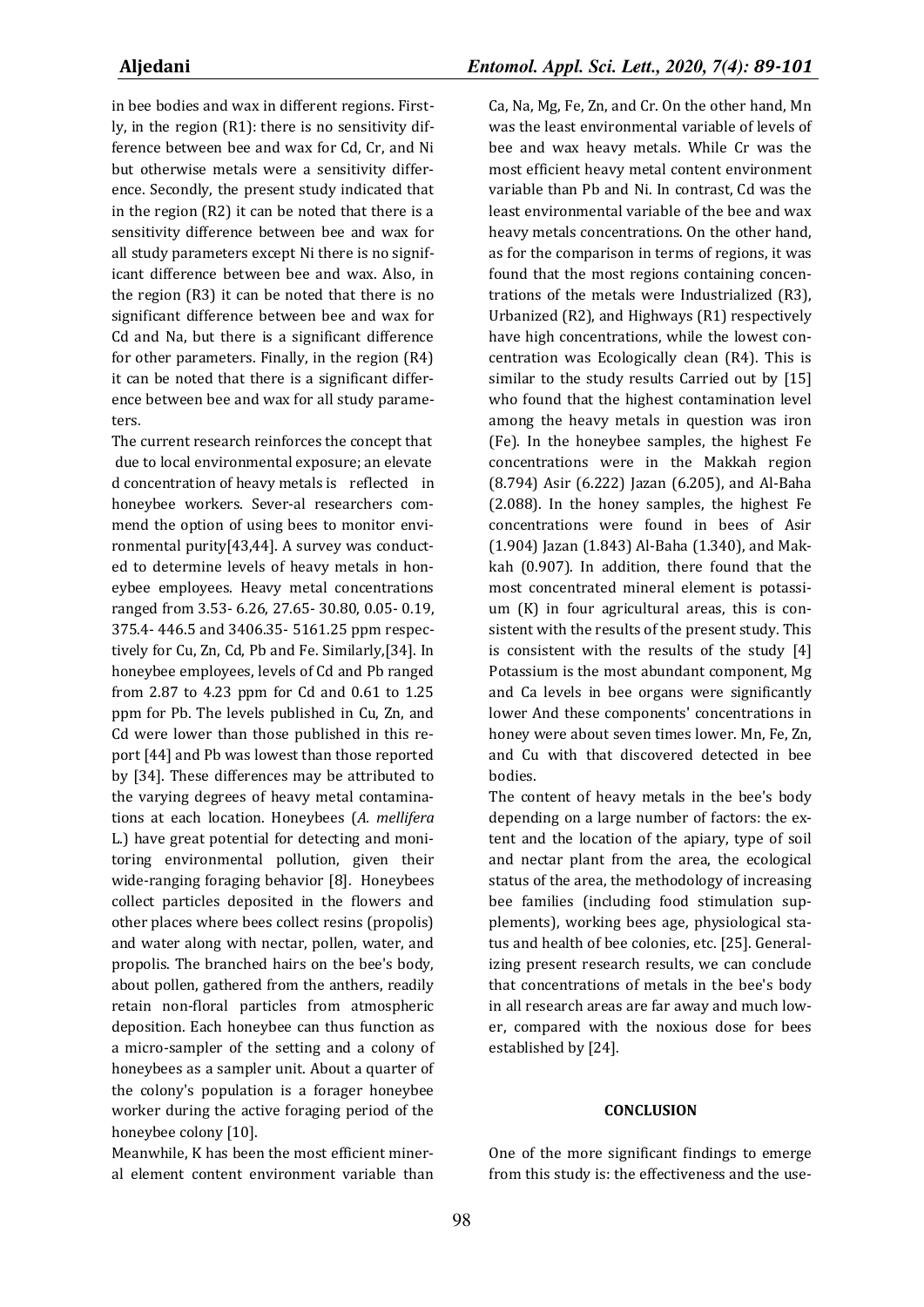fulness of honeybees and wax in the assessment of environmental clearness and evaluate the effectiveness as a bioindicator. The following conclusions can be drawn from the present study when were that the analysis of honeybee workers (*A. mellifera jemenatica*) and their products (wax). For the determination of the environmental pollution with metals by comparing data obtained by different sampling sites in Saudi Arabia. It was found that most regions containing concentrations of the metals were Industrialized (R3), Urbanized (R2), and Highways (R1) respectively, while the lowest concentration was recorded in Ecologically clean (R4). So, beekeepers should be interested in identifying bee-sensitive and beekeeping sites to obtain good products and free from any environmental contaminants. However, when compared to the mineral levels in this study with international standards they are still within the permissible limits. So, further data collection is required to determine exactly. Because of the recommendation that the quality and safety of honeybees and their products are related to the health and safety of human beings, so it is necessary to be paid attention to.

# **Conflict of Interest**

The authors declare that they have no conflict of interest.

# **REFERENCES**

- 1. Kurdi L, Alhusayni F. Cytotoxicity effect of 5 fluorouracil and bee products on the MCF-7 Human Breast Cancer Cell Line in vitro. Int. J. Pharm. Phytopharm. Res. 2020;10(2):19- 26.
- 2. Draiaia R, Borin A, Martinello M, Gallina A, Mutinelli F, Chefrour A. Pyrrolizidine Alkaloids in Some Algerian's Honeys Radia.<br>World Journal of Environmental World Journal of Environmental Biosciences. 2019;8(2):29-40.
- 3. Bargańska Ż, Ślebioda M, Namieśnik J. bees and their products: Bioindicators of environmental contamination. Critical Reviews in Environmental Science and Technology. 2016 Feb 1;46(3):235-48.
- 4. Dżugan M, Wesołowska M, Zaguła G, Kaczmarski M, Czernicka M, Puchalski C. Honeybees (Apis mellifera) as a biological

barrier for contamination of honey by environmental toxic metals. Environmental monitoring and assessment. 2018 Feb 1;190(2):101. DOI: 10.1007/s10661-018- 6474-0.

- 5. Nourbakhsh NS. Calculation of the Correlation Coefficient of Heavy Metals of Chromium and Cadmium around Qayen Cement Plant. World Journal of Environmental Biosciences. 2020;9(2):40-7.
- 6. Amasha RH, Aly MM. Removal of Dangerous Heavy Metal and Some Human Pathogens by Dried Green Algae Collected From Jeddah Coast. Pharmacophore. 2019 Jul 1;10(3):5- 13.
- 7. Burden CM, Morgan MO, Hladun KR, Amdam GV, Trumble JJ, Smith BH. Acute sublethal exposure to toxic heavy metals alters honey bee (Apis mellifera) feeding behavior. Scientific reports. 2019 Mar 12;9(1):1-0.
- 8. van der Steen JJ, de Kraker J, Grotenhuis T. Spatial and temporal variation of metal concentrations in adult honeybees (*Apis mellifera* L.). Environmental monitoring and assessment. 2012 Jul 1;184(7):4119-26.
- 9. Ruschioni S, Riolo P, Minuz RL, Stefano M, Cannella M, Porrini C, Isidoro N. Biomonitoring with honeybees of heavy metals and pesticides in nature reserves of the Marche Region (Italy). Biological trace element research. 2013 Aug 1;154(2):226- 33.
- 10. Van der Steen JJ, Cornelissen B, Blacquière T. Pijnenburg JE, Severijnen M. Think regionally, act locally: metals in honeybee workers in the Netherlands (surveillance study 2008). Environmental monitoring and assessment. 2016 Aug 1;188(8):463.
- 11. Bazeyad AY, Al-Sarar AS, Rushdi AI, Hassanin AS, Abobakr Y. Levels of heavy metals in a multifloral Saudi honey. Environmental Science and Pollution Research. 2019 Feb 8;26(4):3946-53.
- 12. Pettis JS, Lichtenberg EM, Andree M, Stitzinger J, Rose R. Crop pollination exposes honey bees to pesticides which alters their susceptibility to the gut pathogen Nosema ceranae. PloS one. 2013 Jul 24;8(7):e70182. DOI: 10.1371/journal.pone.0070182.
- 13. Machado De-Melo AA, Almeida-Muradian LB, Sancho MT, Pascual-Maté A. Composition and properties of *Apis mellifera*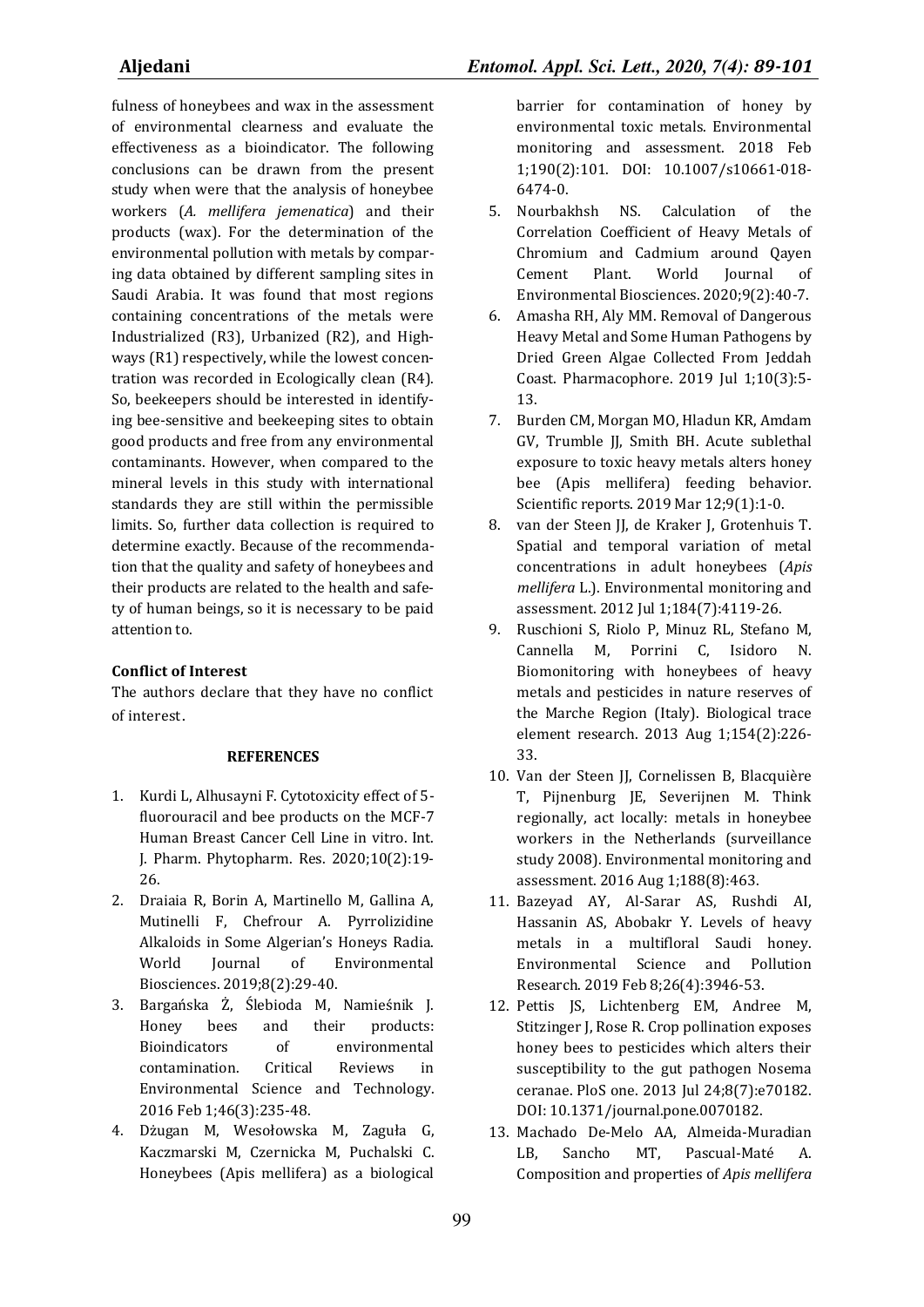honey: A review. Journal of Apicultural Research. 2018 Jan 1;57(1):5-37.

- 14. Rai PK, Lee SS, Zhang M, Tsang YF, Kim KH. Heavy metals in food crops: Health risks, fate, mechanisms, and management. Environment International. 2019 Apr 1;125:365-85.
- 15. Aljedani DM. Determination of Some Heavy Metals and Elements in Honeybee and Honey Samples from Saudi Arabia. Entomol Appl Sci Lett. 2017 Jan 1;4(3):1-1.
- 16. Shah A, Sikandar F, Ullah I, Shah A, Khan SU, Rana UA, McCoy T. Spectrophotometric determination of trace elements in various honey samples, collected from different environments. Journal of Food and Nutrition Research. 2014;2(9):532-8.
- 17. Bencko V. Nickel: a review of its occupational and environmental toxicology. Journal of hygiene, epidemiology, microbiology, and immunology. 1983;27(2):237.
- 18. Bogdanov S. Contaminants of bee products. Apidologie. 2006 Jan 1;37(1):1-8.
- 19. Devillers J. The ecological importance of honey bees and their relevance to ecotoxicology. Honeybees: estimating the environmental impact of chemicals. Taylor & Francis, London. 2002 Feb 21:1-1.
- 20. Usepa States. Methods for Chemical Analysis of Water and Wastes., 1983.
- 21. SPSS. SPSS Version 22.0 ., SPSS Inc., Headquarters, Wacker Drive , Chicago , Illinois, USA. IBM Corporation copy right 1989 - 2013 SPSS. 2013.
- 22. Wajdzik M, Halecki W, Kalarus K, Gąsiorek M, Pająk M. Relationship between heavy metal accumulation and morphometric parameters in European hare (Lepus europaeus) inhabiting various types of landscapes in southern Poland. Ecotoxicology and Environmental Safety. 2017 Nov 1;145:16-23.
- 23. Kevan PG. Kevan pollinators. Agriculture, Ecosystems and Environmen 1999;74:373– 93.
- 24. Gliga O. The content of heavy metals in the bees body depending on location area of hives. Scientific Papers-Animal Science Series: Lucrări Stiintifice-Seria Zootehnie. 2016;65:169-75.
- 25. Roman A. Levels of Copper, Selenium, Lead, and Cadmium in Forager Bees. Polish Journal of Environmental Studies. 2010 May 1;19(3).
- 26. Zhelyazkova I. Honeybees–bioindicators for environmental quality. Bulgarian journal of agricultural science. 2012 Jun 1;18(3):435- 42.
- 27. Vengosh A, Jackson RB, Warner N, Darrah TH, Kondash A. A critical review of the risks to water resources from unconventional shale gas development and hydraulic fracturing in the United States. Environmental science & technology. 2014 Aug 5;48(15):8334-48.
- 28. Hladun KR, Parker DR, Trumble JT. Cadmium, copper, and lead accumulation and bioconcentration in the vegetative and reproductive organs of Raphanus sativus: implications for plant performance and pollination. Journal of Chemical Ecology. 2015 Apr 1;41(4):386-95.
- 29. Meindl GA, Ashman TL. Effects of floral metal accumulation on floral visitor communities: Introducing the elemental filter hypothesis. American Journal of Botany. 2015 Mar;102(3):379-89.
- 30. Exley C, Rotheray E, Goulson D. Bumblebee pupae contain high levels of aluminium. PLoS One. 2015 Jun 4;10(6):e0127665.
- 31. Meindl GA, Ashman TL. The effects of aluminum and nickel in nectar on the foraging behavior of bumblebees. Environmental Pollution. 2013 Jun 1;177:78-81.
- 32. Hladun KR, Smith BH, Mustard JA, Morton RR, Trumble JT. Selenium toxicity to honey bee (*Apis mellifera* L.) pollinators: effects on behaviors and survival. PloS one. 2012 Apr 13;7(4):e34137.
- 33. Roman A, Madras-Majewska B, Popiela-Pleban E. Comparative study of selected toxic elements in propolis and honey. Journal of Apicultural Science. 2011 Jan 1;55(2):97-106.
- 34. Conti ME, Botrè F. Honeybees and their products as potential bioindicators of heavy metals contamination. Environmental monitoring and assessment. 2001 Jul 1;69(3):267-82.
- 35. Al Naggar YA, Naiem ES, Seif AI, Mona MH. Honey bees and their products as a bio-in-